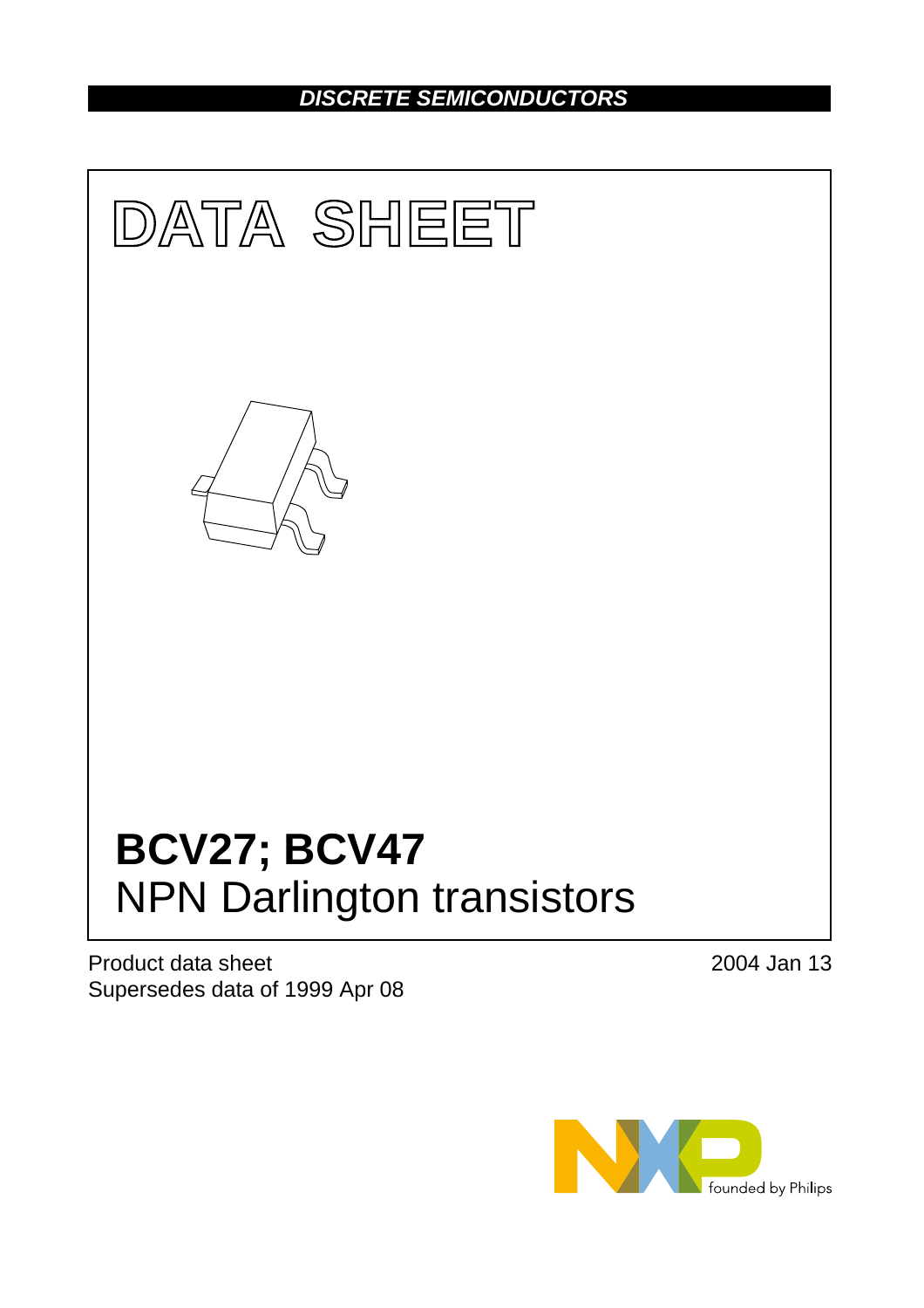### **FEATURES**

- Medium current (max. 500 mA)
- Low voltage (max. 60 V)
- High DC current gain (min. 20000).

### **APPLICATIONS**

• Preamplifier input applications.

### **DESCRIPTION**

NPN Darlington transistor in a SOT23 plastic package. PNP complements: BCV26 and BCV46.

### **MARKING**

| <b>TYPE NUMBER</b> | <b>MARKING CODE</b> <sup>(1)</sup> |
|--------------------|------------------------------------|
| IBCV27             | FF*                                |
| BCV47              | FG*                                |

### **Note**

- <span id="page-1-0"></span>1. \* = p : Made in Hong Kong.
	- $* = t$  : Made in Malaysia.
	- $* = W$  : Made in China.

## **ORDERING INFORMATION**

### **PINNING**

| <b>PIN</b> | <b>DESCRIPTION</b> |  |
|------------|--------------------|--|
|            | base               |  |
|            | emitter            |  |
|            | collector          |  |



| <b>TYPE</b>                  | <b>PACKAGE</b>           |                                          |                   |
|------------------------------|--------------------------|------------------------------------------|-------------------|
| <b>NUMBER</b><br><b>NAME</b> |                          | <b>DESCRIPTION</b>                       | <b>VERSION</b>    |
| BCV27                        | $\overline{\phantom{m}}$ | plastic surface mounted package; 3 leads | SOT <sub>23</sub> |
| BCV47                        |                          |                                          |                   |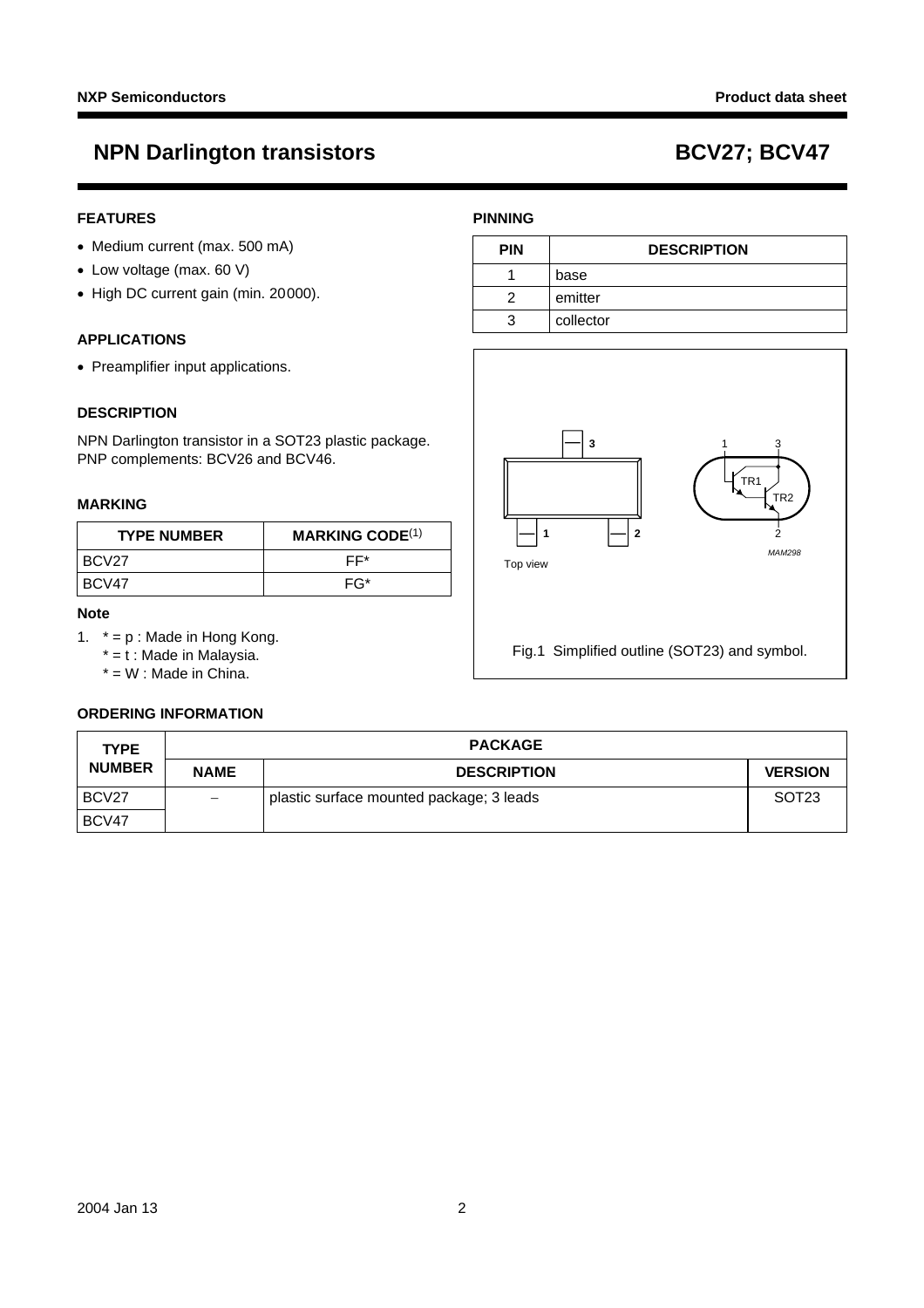## **LIMITING VALUES**

In accordance with the Absolute Maximum Rating System (IEC 60134).

| <b>SYMBOL</b>               | <b>PARAMETER</b>              | <b>CONDITIONS</b>            | MIN.  | MAX.   | <b>UNIT</b>     |
|-----------------------------|-------------------------------|------------------------------|-------|--------|-----------------|
| <b>V<sub>CBO</sub></b>      | collector-base voltage        | open emitter                 |       |        |                 |
|                             | BCV27                         |                              | —     | 40     | V               |
|                             | BCV47                         |                              | -     | 80     | V               |
| <b>V<sub>CES</sub></b>      | collector-emitter voltage     | open base                    |       |        |                 |
|                             | BCV <sub>27</sub>             |                              |       | 30     | V               |
|                             | BCV47                         |                              | —     | 60     | V               |
| <b>VEBO</b>                 | emitter-base voltage          | open collector               |       | 10     | V               |
| $I_{\rm C}$                 | collector current (DC)        |                              | —     | 500    | mA              |
| <b>I</b> <sub>CM</sub>      | peak collector current        |                              |       | 800    | mA              |
| Iв                          | base current                  |                              | —     | 100    | mA              |
| $P_{\text{tot}}$            | total power dissipation       | $T_{amb} \leq 25$ °C; note 1 | -     | 250    | mW              |
| $\mathsf{T}_{\textsf{stg}}$ | storage temperature           |                              | $-65$ | $+150$ | $^{\circ}C$     |
| $\mathsf{T}_{\mathsf{i}}$   | junction temperature          |                              |       | 150    | $\rm ^{\circ}C$ |
| $I_{amb}$                   | operating ambient temperature |                              | $-65$ | $+150$ | $^{\circ}C$     |

### **Note**

<span id="page-2-0"></span>1. Transistor mounted on an FR4 printed-circuit board.

## **THERMAL CHARACTERISTICS**

| <b>SYMBOL</b>   | <b>PARAMETER</b>                            | <b>CONDITIONS</b> | <b>VALUE</b> | UNIT |
|-----------------|---------------------------------------------|-------------------|--------------|------|
| D<br>$Rth(i-a)$ | thermal resistance from junction to ambient | ∴note             | 500          | K/W  |

### **Note**

<span id="page-2-1"></span>1. Transistor mounted on an FR4 printed-circuit board.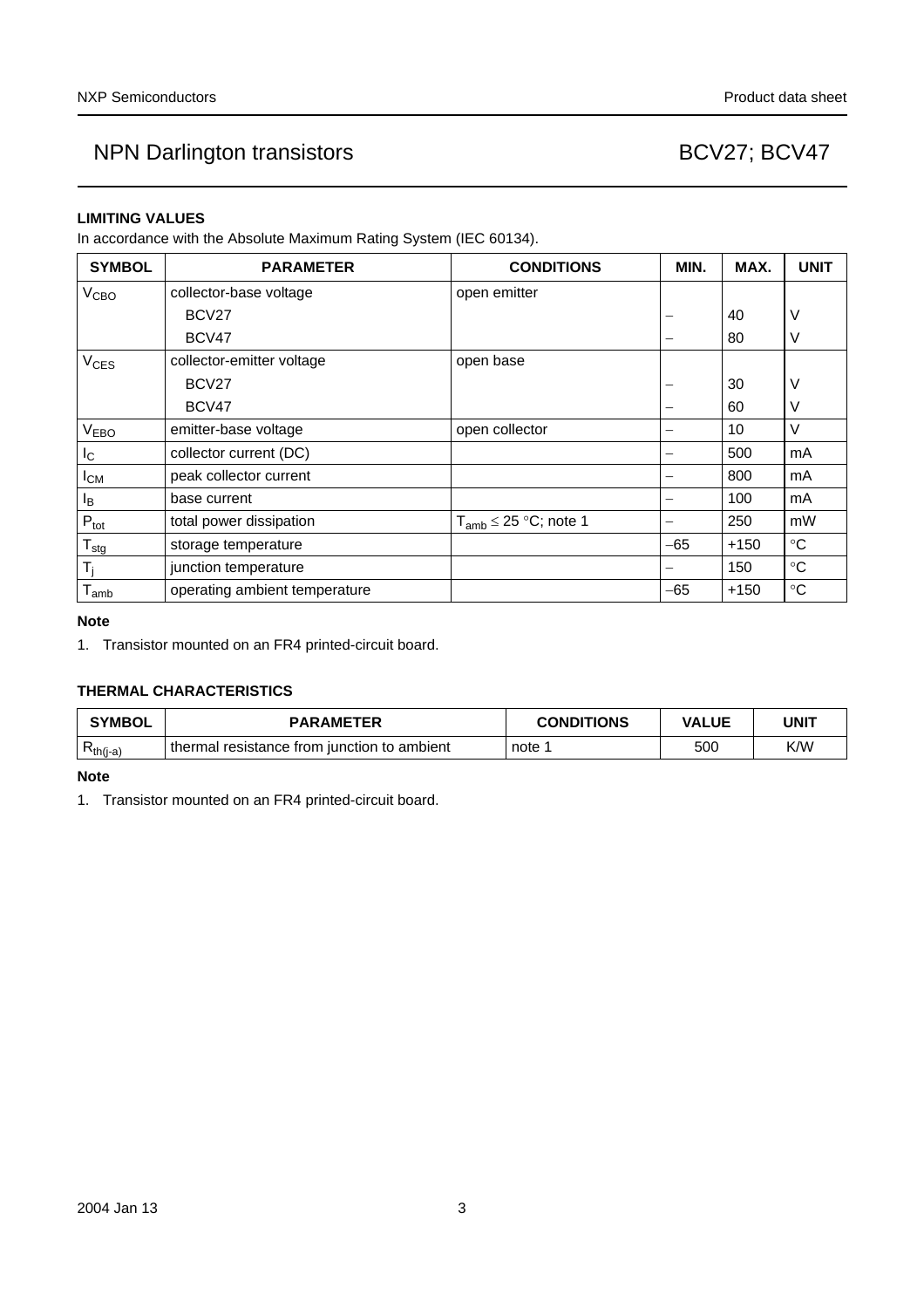### **CHARACTERISTICS**

 $T_{amb}$  = 25 °C unless otherwise specified.

| <b>SYMBOL</b>      | <b>PARAMETER</b>                        | <b>CONDITIONS</b>                          | MIN.                     | TYP.                     | MAX.              | <b>UNIT</b> |
|--------------------|-----------------------------------------|--------------------------------------------|--------------------------|--------------------------|-------------------|-------------|
| $I_{\text{CBO}}$   | collector cut-off current               |                                            |                          |                          |                   |             |
|                    | BCV27                                   | $I_E = 0$ ; $V_{CBO} = 30$ V               |                          |                          | 100               | nA          |
|                    | BCV47                                   | $I_E = 0$ ; $V_{CBO} = 60 V$               | $\overline{\phantom{a}}$ | —                        | 100               | nA          |
| <b>I</b> EBO       | emitter cut-off current                 | $I_E = 0$ ; $V_{EB} = 10 V$                | $\overline{\phantom{0}}$ |                          | 100               | nA          |
| $h_{FE}$           | DC current gain                         | $V_{CE} = 5 V$ ; (see Fig.2)               |                          |                          |                   |             |
|                    | BCV27                                   | $IC = 1 mA$                                | 4000                     |                          |                   |             |
|                    |                                         | $I_C = 10$ mA                              | 10000                    |                          |                   |             |
|                    |                                         | $I_C = 100 \text{ mA}$                     | 20000                    | -                        |                   |             |
|                    | DC current gain                         | $V_{CE} = 5 V$ ; (see Fig.2)               |                          |                          |                   |             |
|                    | BCV47                                   | $I_C = 1$ mA                               | 2000                     |                          |                   |             |
|                    |                                         | $IC = 10 mA$                               | 4000                     | $\overline{\phantom{0}}$ |                   |             |
|                    |                                         | $I_C = 100 \text{ mA}$                     | 10000                    | $\overline{\phantom{0}}$ |                   |             |
| $V_{CEsat}$        | collector-emitter saturation<br>voltage | $I_C = 100$ mA; $I_B = 0.1$ mA             | $\overline{\phantom{0}}$ |                          | $\mathbf{1}$      | $\vee$      |
| $V_{\text{BEsat}}$ | base-emitter saturation voltage         | $I_C = 100$ mA; $I_B = 0.1$ mA             | $\overline{\phantom{m}}$ |                          | 1.5               | $\vee$      |
| V <sub>BEon</sub>  | base-emitter on-state voltage           | $I_C = 10$ mA; $V_{CE} = 5$ V              | $\overline{\phantom{a}}$ |                          | 1.4               | V           |
| $f_{\rm T}$        | transition frequency                    | $I_C$ = 30 mA; $V_{CE}$ = 5 V; f = 100 MHz | $\overline{\phantom{m}}$ | 220                      | $\qquad \qquad -$ | <b>MHz</b>  |

<span id="page-3-0"></span>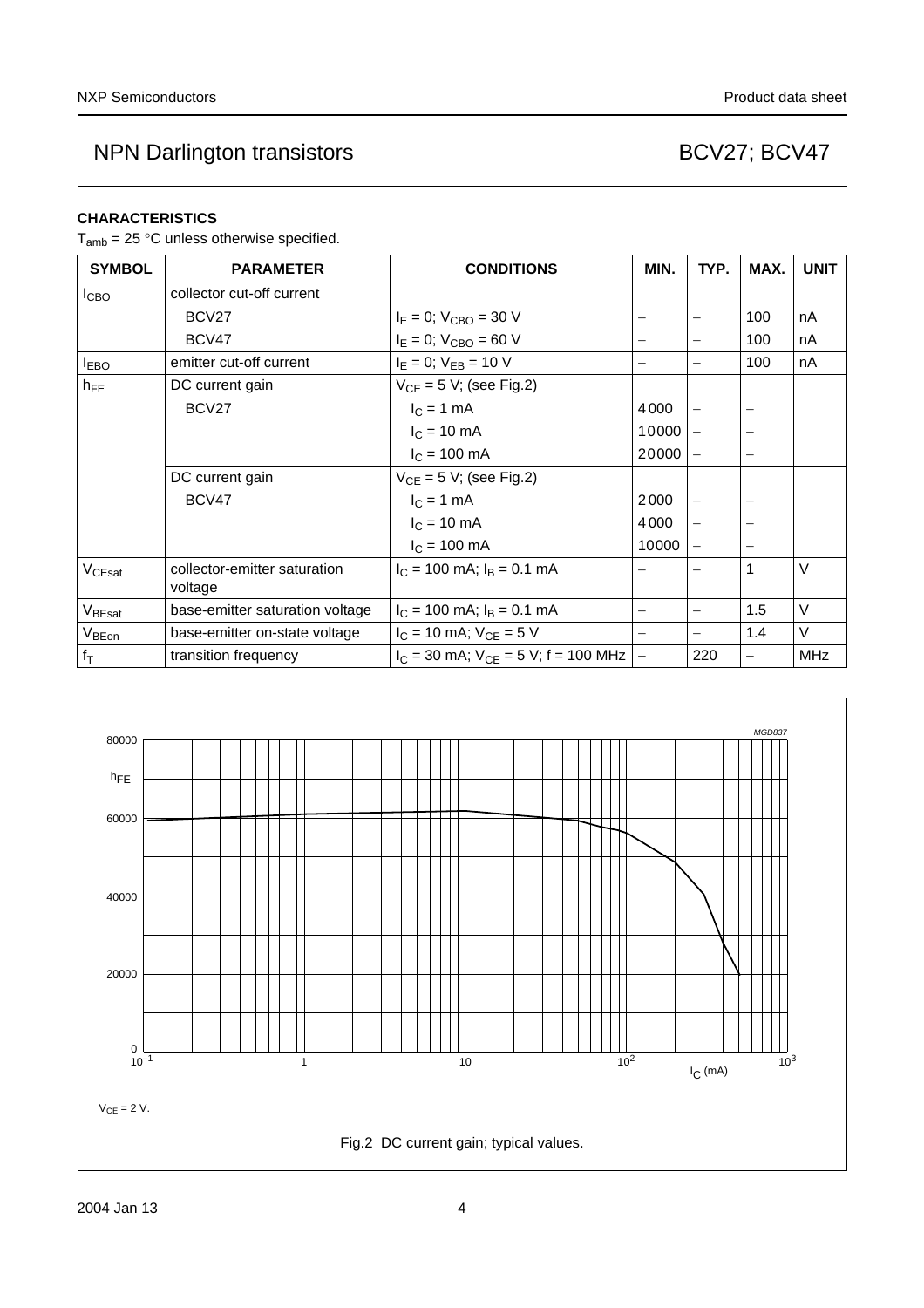### **PACKAGE OUTLINE**

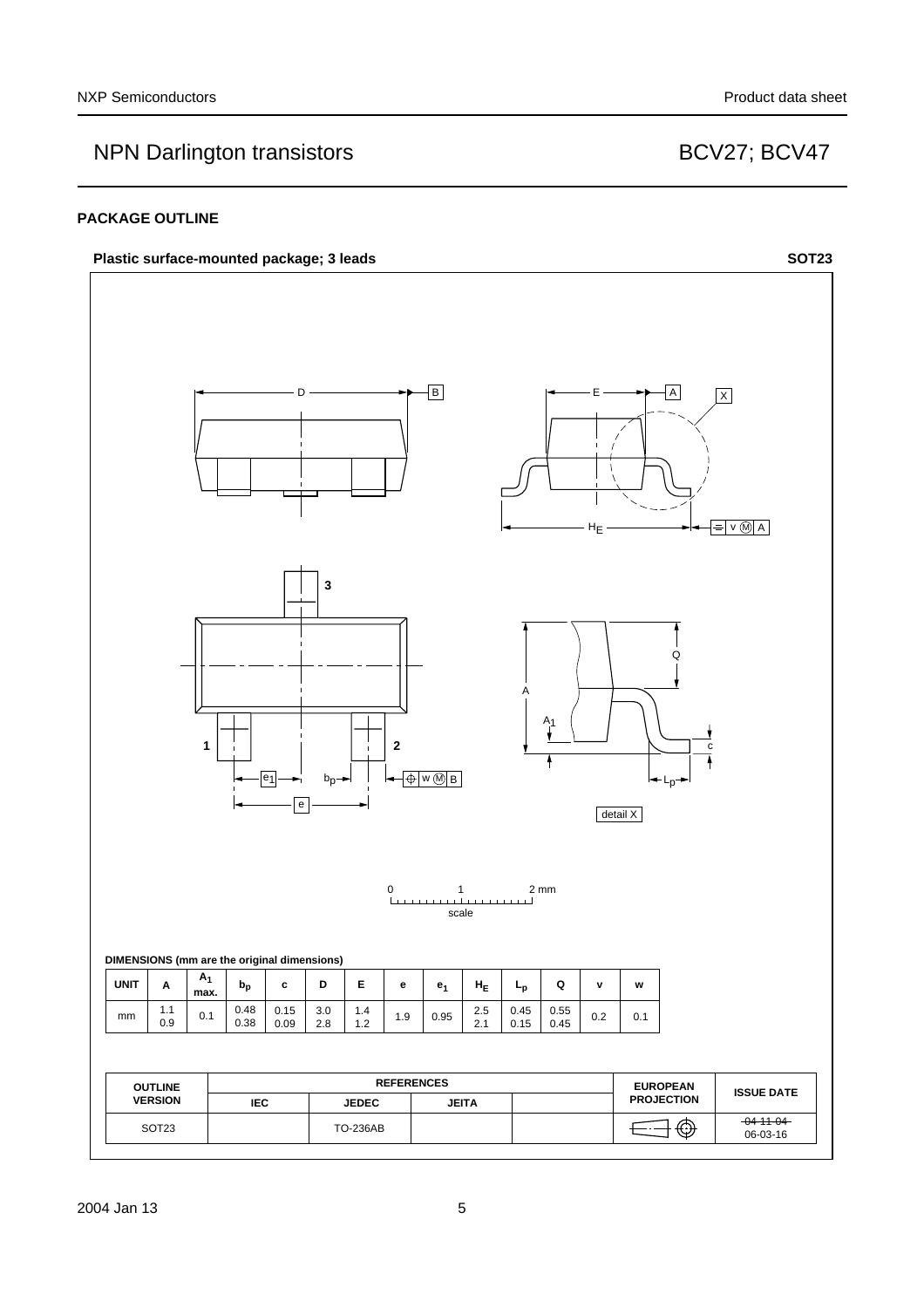### **DATA SHEET STATUS**

| <b>DOCUMENT</b><br><b>STATUS(1)</b> | <b>PRODUCT</b><br><b>STATUS(2)</b> | <b>DEFINITION</b>                                                                        |
|-------------------------------------|------------------------------------|------------------------------------------------------------------------------------------|
| Objective data sheet                | Development                        | This document contains data from the objective specification for product<br>development. |
| Preliminary data sheet              | Qualification                      | This document contains data from the preliminary specification.                          |
| Product data sheet                  | Production                         | This document contains the product specification.                                        |

### **Notes**

- <span id="page-5-0"></span>1. Please consult the most recently issued document before initiating or completing a design.
- <span id="page-5-1"></span>2. The product status of device(s) described in this document may have changed since this document was published and may differ in case of multiple devices. The latest product status information is available on the Internet at URL http://www.nxp.com.

### **DISCLAIMERS**

**General** — Information in this document is believed to be accurate and reliable. However, NXP Semiconductors does not give any representations or warranties, expressed or implied, as to the accuracy or completeness of such information and shall have no liability for the consequences of use of such information.

**Right to make changes** - NXP Semiconductors reserves the right to make changes to information published in this document, including without limitation specifications and product descriptions, at any time and without notice. This document supersedes and replaces all information supplied prior to the publication hereof.

**Suitability for use**  $-MXP$  Semiconductors products are not designed, authorized or warranted to be suitable for use in medical, military, aircraft, space or life support equipment, nor in applications where failure or malfunction of an NXP Semiconductors product can reasonably be expected to result in personal injury, death or severe property or environmental damage. NXP Semiconductors accepts no liability for inclusion and/or use of NXP Semiconductors products in such equipment or applications and therefore such inclusion and/or use is at the customer's own risk.

**Applications** ⎯ Applications that are described herein for any of these products are for illustrative purposes only. NXP Semiconductors makes no representation or warranty that such applications will be suitable for the specified use without further testing or modification.

**Limiting values** – Stress above one or more limiting values (as defined in the Absolute Maximum Ratings System of IEC 60134) may cause permanent damage to the device. Limiting values are stress ratings only and operation of the device at these or any other conditions

above those given in the Characteristics sections of this document is not implied. Exposure to limiting values for extended periods may affect device reliability.

**Terms and conditions of sale** – NXP Semiconductors products are sold subject to the general terms and conditions of commercial sale, as published at http://www.nxp.com/profile/terms, including those pertaining to warranty, intellectual property rights infringement and limitation of liability, unless explicitly [otherwise agreed to in writing by NXP Semiconductors. In](http://www.nxp.com/profile/terms)  case of any inconsistency or conflict between information in this document and such terms and conditions, the latter will prevail.

**No offer to sell or license** – Nothing in this document may be interpreted or construed as an offer to sell products that is open for acceptance or the grant, conveyance or implication of any license under any copyrights, patents or other industrial or intellectual property rights.

**Export control** — This document as well as the item(s) described herein may be subject to export control regulations. Export might require a prior authorization from national authorities.

**Quick reference data** - The Quick reference data is an extract of the product data given in the Limiting values and Characteristics sections of this document, and as such is not complete, exhaustive or legally binding.